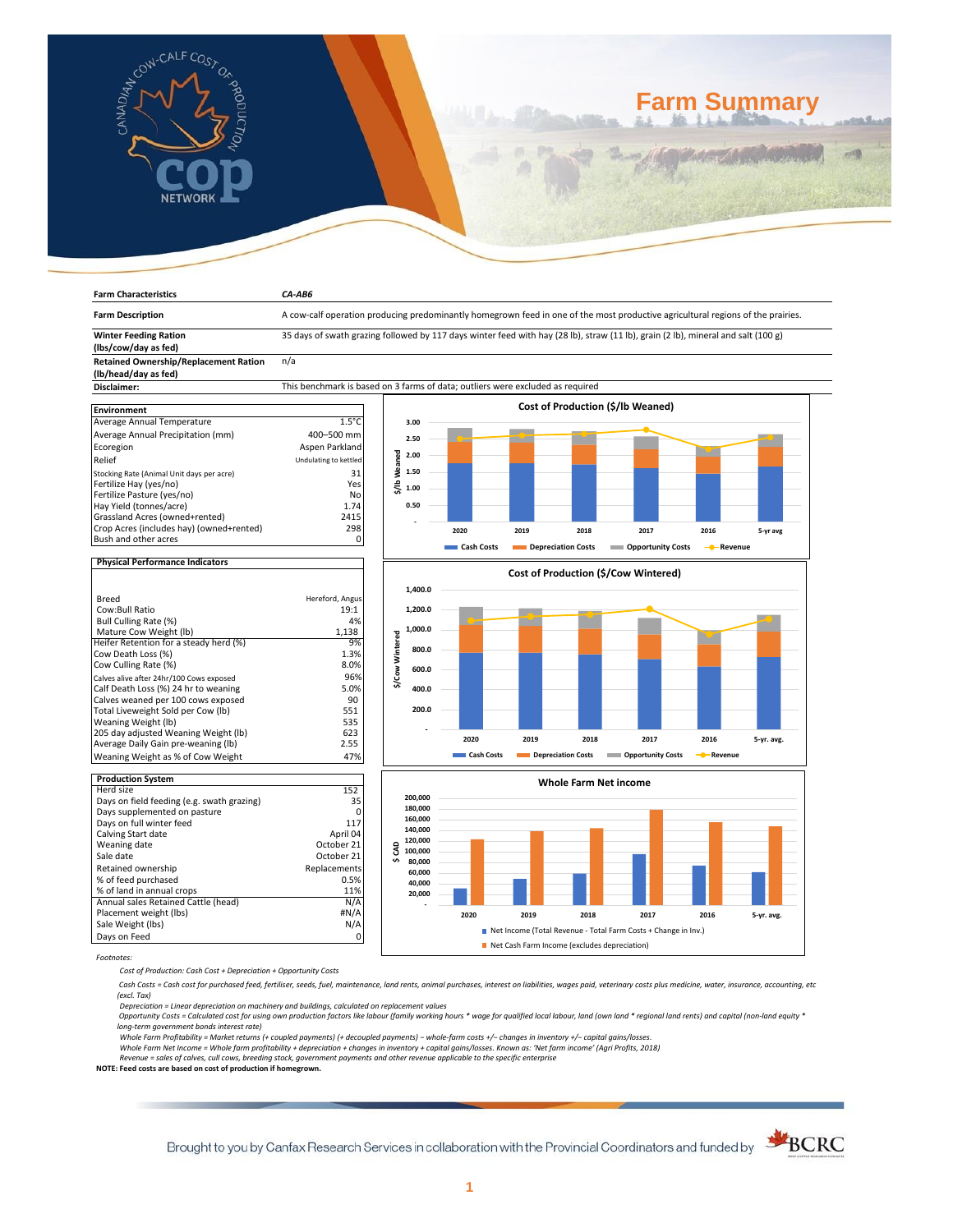## **Whole Farm Overview Page**

| Whole Farm Overview Page                                       |            |           |                                           |         |         |         |            |
|----------------------------------------------------------------|------------|-----------|-------------------------------------------|---------|---------|---------|------------|
| Overview                                                       |            |           |                                           |         |         |         |            |
| <b>Operation Maturity</b>                                      | Mature     |           |                                           |         |         |         |            |
| <b>Herd Size</b><br>Paid Labour (hours)                        | 152<br>361 |           | Beef Animals Sold from Retained Ownership |         | N/A     |         |            |
| Unpaid Labour (hours)                                          | 715        |           |                                           |         |         |         |            |
| Average wages - paid and unpaid (\$/hr)                        | 12.02      |           |                                           |         |         |         |            |
| Revenue                                                        |            | 2020      | 2019                                      | 2018    | 2017    | 2016    | 5-yr. avg. |
| <b>Market Revenue</b>                                          | 5-yr avg   | 293,329   | 310,898                                   | 309,089 | 332,818 | 297,252 | 308,677    |
| Cow-Calf                                                       | 48%        | 165,779   | 172,420                                   | 175,360 | 183,693 | 145,168 | 168,484    |
| Cash Crops<br><b>Retained Ownership</b>                        | 40%<br>0%  | 127,550   | 138,478                                   | 133,729 | 149,126 | 152,084 | 140,193    |
| <b>Government Payments</b>                                     | 2%         | 5,835     | 5,835                                     | 5,835   | 5,835   | 5,835   | 5,835      |
| Other Farm Revenue +                                           | 11%        | 37,368    | 37,370                                    | 37,370  | 37,375  | 37,372  | 37,371     |
| <b>Total Revenue</b>                                           | 100%       | 336,532   | 354,102                                   | 352,293 | 376,028 | 340,459 | 351,883    |
| Change in Inventory                                            |            | $\bar{z}$ | ÷,                                        | ÷,      | ÷,      | ä,      | ÷.         |
| <b>Expenses</b>                                                |            | 2020      | 2019                                      | 2018    | 2017    | 2016    | 5-yr. avg. |
| <b>Depreciation</b>                                            |            | 91,870    | 89,271                                    | 85,034  | 82,660  | 81,072  | 85,981     |
| Machinery                                                      |            | 63,574    | 61,455                                    | 57,905  | 56,080  | 54,933  | 58,790     |
| <b>Buildings</b>                                               |            | 28,297    | 27,815                                    | 27,128  | 26,580  | 26,139  | 27,192     |
| <b>Overhead costs</b>                                          |            | 13,165    | 13,051                                    | 12,654  | 12,034  | 11,763  | 12,533     |
| Land improvement                                               |            |           |                                           |         |         |         |            |
| Machinery Maintenance                                          |            | 1,812     | 1,780                                     | 1,707   | 1,664   | 1,621   | 1,717      |
| <b>Buildings Maintenance</b>                                   |            | 827       | 839                                       | 822     | 782     | 761     | 806        |
| Contract labour                                                |            | 498       | 483                                       | 469     | 448     | 429     | 466        |
| Diesel, Gasoline, Natural Gas                                  |            | 1,136     | 1,240                                     | 1,249   | 1,142   | 1,027   | 1,159      |
| Electricity                                                    |            | 443       | 434                                       | 398     | 247     | 292     | 363        |
| Water                                                          |            | ä,        |                                           | ä,      | ÷,      | ä,      | ÷,         |
| Farm insurance                                                 |            | 1,675     | 1,625                                     | 1,554   | 1,488   | 1,460   | 1,561      |
| Disability and accident insurance                              |            | $\sim$    |                                           |         |         |         |            |
| Farm taxes and duties                                          |            | 63        | 61                                        | 58      | 56      | 55      | 58         |
| Advisor costs                                                  |            | 3,565     | 3,459                                     | 3,308   | 3,167   | 3,108   | 3,321      |
| Accountant & legal fees                                        |            | ÷.        |                                           |         |         |         |            |
| Phone & utilities                                              |            | 2,171     | 2,155                                     | 2,114   | 2,066   | 2,035   | 2,108      |
| Other overhead costs                                           |            | 975       | 975                                       | 975     | 975     | 975     | 975        |
| <b>Wages, rent and interest payments</b>                       |            | 68,685    | 71,172                                    | 67,781  | 63,685  | 53,237  | 64,912     |
| Paid Labour                                                    |            | 8,645     | 8,387                                     | 8,021   | 7,679   | 7,536   | 8,054      |
| <b>Unpaid Labour</b>                                           |            | 8,853     | 8,743                                     | 8,938   | 8,763   | 7,661   | 8,591      |
| Total land rents<br>Total Interest on debt                     |            | 47,011    | 46,735                                    | 46,587  | 46,280  | 37,572  | 44,837     |
|                                                                |            | 13,029    | 16,051                                    | 13,173  | 9,726   | 8,128   | 12,021     |
| Cow-Calf                                                       |            | 34,261    | 33,531                                    | 33,302  | 29,629  | 29,533  | 32,051     |
| Animal purchases                                               |            | 1,167     | 1,167                                     | 1,167   | 1,167   | 1,167   | 1,167      |
| Purchased feed                                                 |            | 7,875     | 7,561                                     | 8,435   | 5,979   | 6,266   | 7,223      |
| Other fixed and var. costs *                                   |            | 25,219    | 24,803                                    | 23,700  | 22,483  | 22,100  | 23,661     |
| <b>Retained Ownership</b>                                      |            |           |                                           |         |         |         |            |
| Animal purchases                                               |            |           |                                           |         |         |         |            |
| Purchased feed                                                 |            |           |                                           |         |         |         |            |
| Other fixed and var. costs *                                   |            |           |                                           |         |         |         |            |
| Crop and forage                                                |            | 97,133    | 97,918                                    | 94,368  | 92,306  | 90,572  | 94,459     |
| Seed                                                           |            | 21,064    | 22,417                                    | 20,824  | 20,720  | 19,801  | 20,965     |
| Fertilizer                                                     |            | 26,642    | 27,566                                    | 26,874  | 26,583  | 27,252  | 26,984     |
| Herbicide<br>Fungicide & Insecticide                           |            | 10,191    | 9,733                                     | 9,543   | 9,371   | 9,245   | 9,617      |
| Irrigation                                                     |            |           |                                           |         |         |         |            |
| Contract labour                                                |            | 33,132    | 32,143                                    | 31,184  | 29,823  | 28,553  | 30,967     |
| Fuel costs (crop & forage)<br>Other crop and forage            |            | 6,103     | 6,059                                     | 5,943   | 5,809   | 5,720   | 5,927      |
| Total Farm Costs (excludes unpaid labour)                      |            | 305,114   | 304,943                                   | 293,138 | 280,315 | 266,177 | 289,937    |
| Cash Costs (Total Farm Costs - Depreciation)                   |            | 213,244   | 215,672                                   | 208,104 | 197,655 | 185,105 | 203,956    |
| Depreciation & Opportunity Costs (including unpaid labour)     |            | 100,723   | 98,013                                    | 93,972  | 91,423  | 88,733  | 94,573     |
| Total Economic Costs (cash, depr, opportunity)                 |            | 313,967   | 313,685                                   | 302,076 | 289,078 | 273,838 | 298,529    |
| <b>Profits</b>                                                 |            | 2020      | 2019                                      | 2018    | 2017    | 2016    | 5-yr. avg. |
| Net Income (Total Revenue - Total Farm Costs + Change in Inv.) |            | 31,418    | 49,160                                    | 59,156  | 95,713  | 74,282  | 61,946     |
| Net Cash Farm Income (excludes depreciation)                   |            | 123,287   | 138,427                                   | 144,186 | 178,365 | 155,348 | 147,923    |
|                                                                |            |           |                                           |         |         |         |            |

ᵻ Other Farm Revenue includes: Other enterprises, capital gains and losses as well as calculated interest on savings based on the models previous year profits.

\*Other fixed and var. costs includes: veterinary, medicine, maintenance and spare parts, and other/miscellaneous

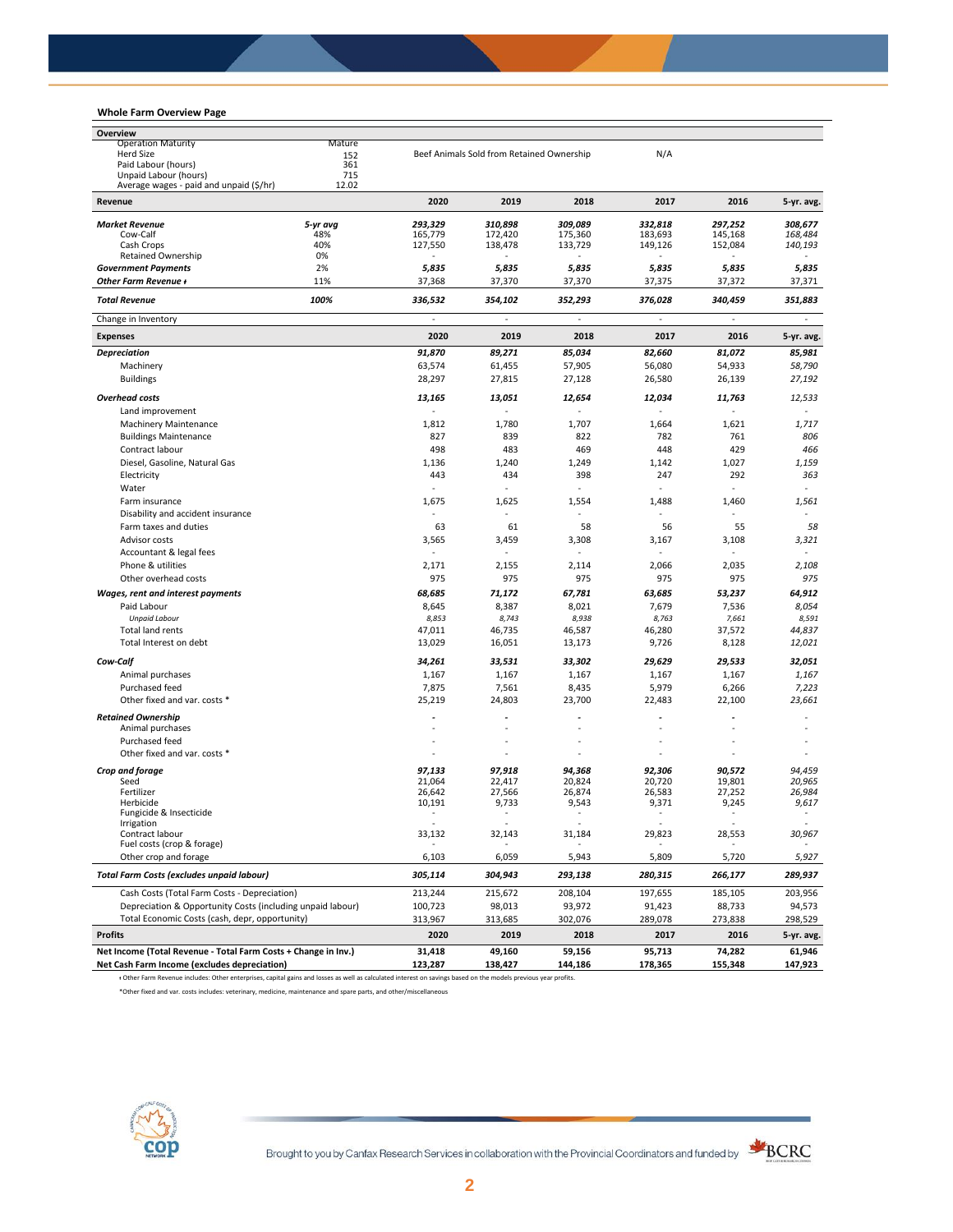| Cow-Calf Enterprise (\$/Cow Wintered)                    | 2020                     | 2019                     | 2018                     | 2017                     | 2016   | 5 yr. avg.     |
|----------------------------------------------------------|--------------------------|--------------------------|--------------------------|--------------------------|--------|----------------|
| Cows Wintered *                                          | 152                      | 152                      | 152                      | 152                      | 152    | 152            |
| Average male and female calf price (\$/head)             | 1,204                    | 1,253                    | 1,274                    | 1,327                    | 1,014  | 1,214          |
| <b>REVENUE</b>                                           | $\overline{a}$           | L.                       | L.                       | ä,                       | ÷.     |                |
| Cow Calf                                                 | 1,091                    | 1,134                    | 1,154                    | 1,209                    | 955    | 1,108          |
| Cull animals and slaughter receipts                      | 109                      | 114                      | 115                      | 127                      | 128    | 118            |
| Breeding livestock receipts                              | ÷.                       | ÷,                       | ÷.                       | ä,                       | $\sim$ | ÷              |
| Calf Sales and transfer to retained ownership enterprise | 982                      | 1,021                    | 1,039                    | 1,081                    | 827    | 990            |
| Government payments                                      | $\sim$                   | ÷,                       | ÷,                       | $\sim$                   | ÷,     | $\blacksquare$ |
| Other returns                                            | $\overline{\phantom{a}}$ | ٠                        | $\overline{\phantom{a}}$ | $\overline{\phantom{a}}$ | ÷,     | $\sim$         |
| <b>Total Cow-Calf Revenue</b>                            | 1,091                    | 1,134                    | 1,154                    | 1,209                    | 955    | 1,108          |
| <b>VARIABLE COSTS</b>                                    | ä,                       | L.                       | L.                       | L.                       | L.     | ÷              |
| Animal purchases                                         | 7.7                      | 7.7                      | 7.7                      | 7.7                      | 7.7    | 8              |
| Feed (purchase feed, fertiliser, seed, pesticides)       | 119.7                    | 120.0                    | 123.0                    | 106.2                    | 108.0  | 115            |
| Machinery (maintenance, depreciation, contractor)        | 310.0                    | 297.9                    | 286.7                    | 273.6                    | 246.8  | 283            |
| Fuel, energy, lubricants, water                          | 29.8                     | 29.6                     | 27.3                     | 24.1                     | 23.8   | 27             |
| Vet & medicine                                           | 62.4                     | 60.5                     | 57.9                     | 55.4                     | 54.4   | 58             |
| Other inputs cow calf enterprise                         | 91.5                     | 90.8                     | 88.8                     | 84.8                     | 80.2   | 87             |
| Labour                                                   |                          |                          |                          |                          |        |                |
| Paid Labour                                              | 28.5                     | 27.3                     | 26.7                     | 25.1                     | 21.5   | 26             |
| Unpaid Labour                                            | 58.2                     | 55.8                     | 54.6                     | 51.2                     | 43.9   | 53             |
| <b>Total Variable Costs</b>                              | 707.9                    | 689.5                    | 672.6                    | 628.0                    | 586.3  | 657            |
| <b>CAPITAL COSTS</b>                                     |                          | L.                       |                          |                          |        |                |
| Insurance, taxes                                         | 15.4                     | 14.9                     | 14.4                     | 13.6                     | 12.8   | 14             |
| Buildings (maintenance, depreciation)                    | 60.5                     | 59.2                     | 58.3                     | 56.6                     | 52.9   | 57             |
| Land Cost                                                | ä,                       | ÷,                       |                          |                          |        |                |
| <b>Rented Land</b>                                       | 280.7                    | 279.1                    | 278.2                    | 276.4                    | 224.3  | 268            |
| Own Land                                                 | 43.0                     | 41.5                     | 40.7                     | 39.0                     | 34.2   | 40             |
| Capital Costs                                            |                          | $\overline{\phantom{a}}$ | ÷,                       | $\blacksquare$           | ÷,     |                |
| Liabilities                                              | 43.0                     | 52.3                     | 43.9                     | 31.8                     | 23.2   | 39             |
| Own capital                                              | 80.3                     | 80.8                     | 81.0                     | 74.7                     | 61.3   | 76             |
| <b>Total Capital Costs</b>                               | 522.9                    | 527.7                    | 516.4                    | 492.0                    | 408.7  | 494            |
| <b>COSTS</b>                                             |                          |                          |                          |                          |        |                |
| Cash Costs                                               | 770.7                    | 771.3                    | 754.4                    | 707.8                    | 634.5  | 728            |
| <b>Depreciation Costs</b>                                | 278.6                    | 267.9                    | 258.3                    | 247.3                    | 221.0  | 255            |
| <b>Opportunity Costs</b>                                 | 181.5                    | 178.1                    | 176.3                    | 164.9                    | 139.5  | 168            |
| <b>Total Production Costs</b>                            | 1,230.8                  | 1,217.3                  | 1,189.0                  | 1,120.0                  | 995.0  | 1,150          |
| <b>Profits</b>                                           | 2020                     | 2019                     | 2018                     | 2017                     | 2016   | 5-yr. avg.     |
| Short-term profit (cash costs)                           | 320.0                    | 363.1                    | 399.3                    | 500.7                    | 320.6  | 381            |
| Medium-term profit (cash + depreciation)                 | 41.4                     | 95.2                     | 141.0                    | 253.4                    | 99.5   | 126            |
| Long-term profit (cash + depreciation + opportunity)     | (140.1)                  | (82.9)                   | (35.3)                   | 88.5                     | (40.0) | (42)           |
|                                                          |                          |                          |                          |                          |        |                |

\*Model Maintains a stable herd size

Costs and revenue are reported for a calendar (e.g. January to December). It reflects revenue and expenses that a producer experiences over that period. Producers who want a cash flow analysis typically use a calendar or agricultural year. This method is often preferred by lenders when getting evaluated for a line of credit or a loan. The model maintains a stable herd, retention rates were adjusted to ensure that

C<mark>ash Costs</mark><br>Cash costs are the outlays over the course of the year, including machine repairs, paid labour, costs of feed production, and purchased feed. CDN COP Network bases cash costs on actual costs of production. Agr market value for some cash costs, including feed.

The cost of producing the feed on-farm and the purchased feed costs as used in that year to reflect the experience and situation of producers. Production inputs, land and any purchased feeds utilized that year are included model. Below are the included costs for feed production:

moder.outwhat was made used to receip would continuour.<br>**Feed:** Calculated as feed cost (purchase feed + fertilizer, seed and pesticides for own feed production) + machinery cost (machinery maintenance + depreciation + con rents paid + opportunity cost own land)

**Land:** separated into owned and rented land, includes both crop and pastureland. Land costs = Rents paid + calculated land rents for own land (opportunity cost).

By using the cost of land, the advantage that mature operations have is clearly shown as their cost structure is lower when l and has been fully paid off.

## **Allocation**

Generic allocation uses percent revenues from each commodity to cover overheads and utilizes accounting data for the overhead costs. This takes the approach that overheads and fixed costs will be covered by something grown commodities grown. It should be recognized that as commodity prices fluctuate and revenues to each enterprise fluctuate, the shifting shares will change the cost structure for each enterprise from year to year.

## **Depreciation**

Depreciation on buildings and machinery is a non-cash cost that reveals the ability of the farm to continue operating if an asset needs replacement. Differences in depreciation costs between AgriProfit\$ and the CDN COP Network primarily comes from the use of specific (AgriP rofit\$) versus generic (CDN COP Network) allocation. Where generic allocation results in machine

#### **Opportunity Costs**

Provincing COSS are the non-cash costs that reveal the opportunity of using different resources. These costs can include Unpaid labour, renting out land, the opportunity of selling or buying feed production, and return to capital.

required.<br>Land: The Opportunity costs of land are the rents for new contracts if the farm rents out owned land. It reflects the future cost of renting land. If the producers' profits of utilizing the land outweigh the prof utilizing owned land for production should be preferred and vice-versa.<br>**Labour:** The opportunity costs of labour are the calculated wage for family labour, either off-farm salary or farm manager salary. It is important to

same type of labour.

**Capita**l: The opportunity cost of capital is the interest rate for long-term government bonds multiplied by the equity without land (values of machines, buildings, livestock, circulating capital, less total loans). If the

#### **Unit Reported**

Often cow-calf COP is expressed as dollars per cow wintered (\$/cow wintered) which adjusts the calf price per head for the number of calves sold per 100 cows. When evaluating overall cost structure to identify areas for<br>im

however..export of the structure with the structure of the break-even cost. allowing them to compare with posted market prices for their calves' average weight category. This break-even price will depend on the percentage weaned that year from the cow herd. The higher percent weaned, the lower per pound the break -even price will be.



Brought to you by Canfax Research Services in collaboration with the Provincial Coordinators and funded by